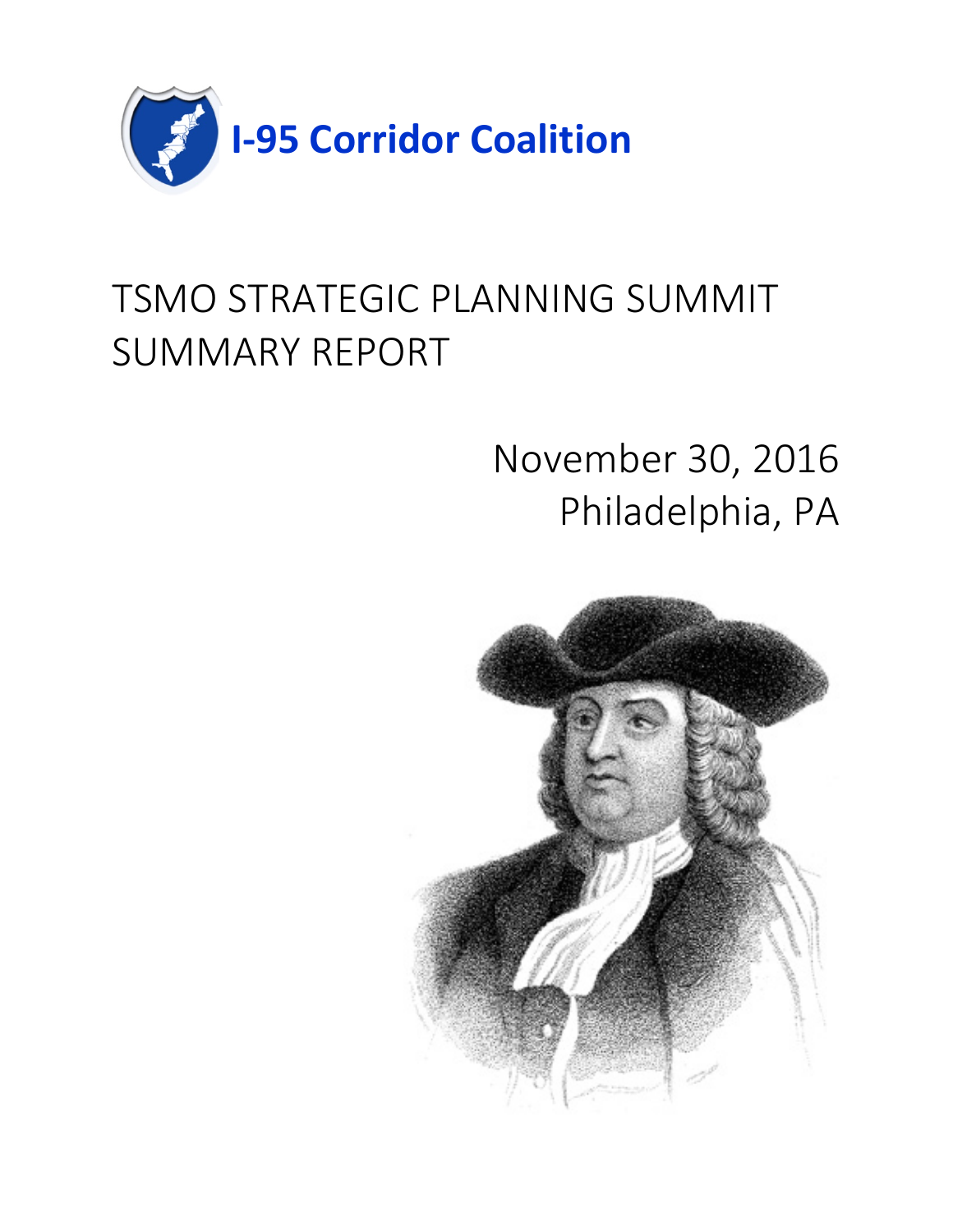

# **CONTENTS**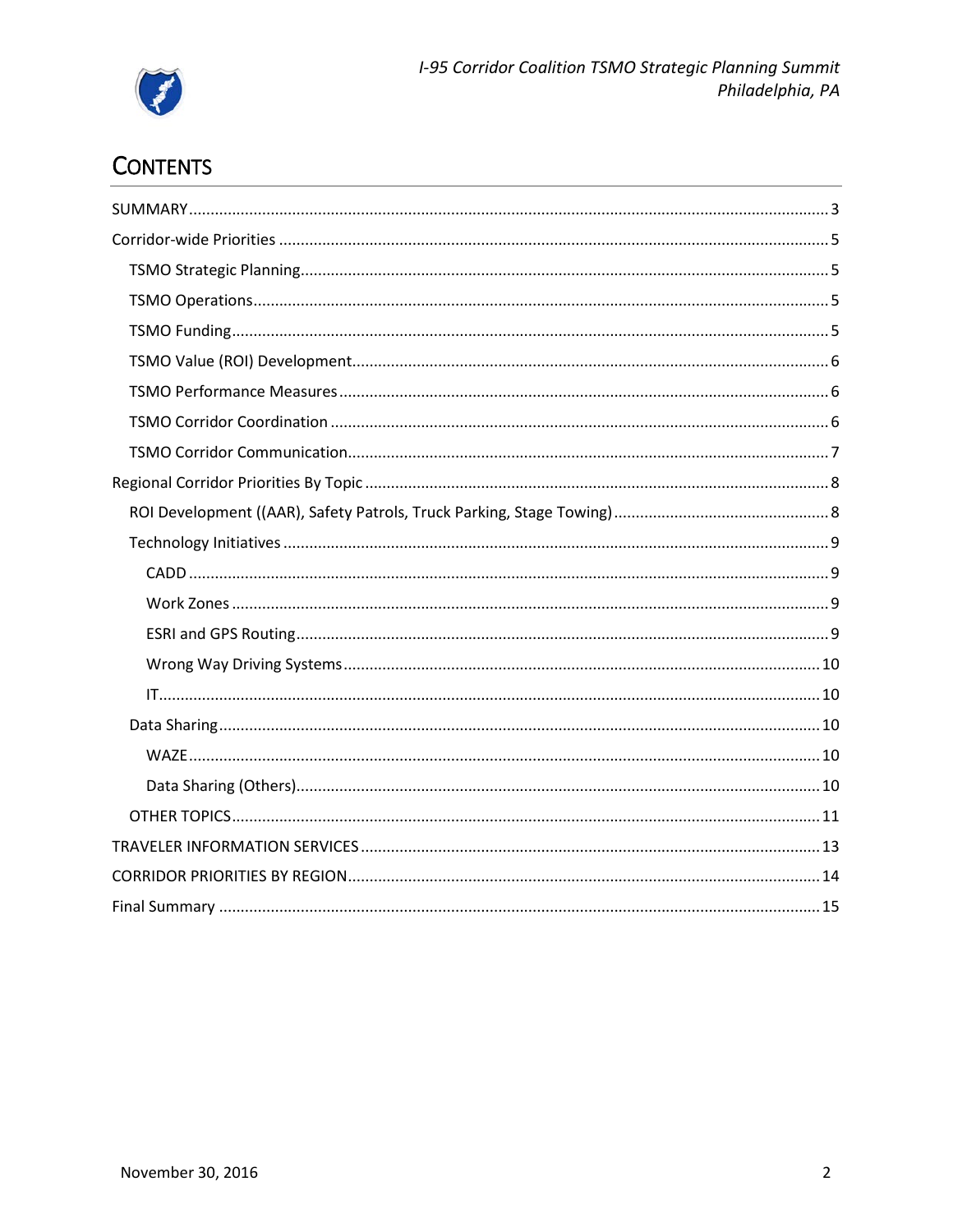

# <span id="page-2-0"></span>**SUMMARY**

On November 30, 2016, the I-95 Corridor Coalition held a Transportation Systems Management and Operations (TSMO) Strategic Planning Summit in Philadelphia, Pennsylvania. The one-day summit brought together diverse representatives with backgrounds in planning, operations and traveler information to chart the path forward for the new I-95 Corridor Coalition TSMO Program. Perspectives from DOT agencies, Turnpike Authorities, Regional Planning Organizations as well as Law Enforcement were present. Of the Coalition's seventeen member states, only three were unable to attend with twelve states sending representatives to attend in person and two states participating via webinar. The purpose of the summit was to create a list of TSMO topics to be addressed in 2017 and draft a calendar of events (e.g., peer exchange topics, webinar agendas, and research needs).

Historically, TSMO work has been conducted through two program tracks, Travel Information Services and Coordinated Incident Management. With the launch of the new TSMO committee, a summit objective was to identity cross cutting exchanges between these two groups, since both are interrelated in the TSMO arena.

In addition, regional TSMO work has been conducted through five Regional Highway Operations Groups (HOGs) (See Figure 1). A second summit objective was to distinguish between TSMO topics to be addressed at the corridor-wide level and topics to be address on a regional basis.



Figure 1. Regional Highway Operations Groups

| <b>HOGs</b>     | <b>States</b>                                                           |
|-----------------|-------------------------------------------------------------------------|
| New England     | Maine, New Hampshire, Vermont, Massachusetts, Rhode Island, Connecticut |
| Tri-State       | Connecticut, New York, New Jersey                                       |
| Delaware Valley | New Jersey, Delaware, Pennsylvania                                      |
| Potomac         | Maryland, DC, Virginia                                                  |
| Southern        | North Carolina, South Carolina, Georgia, Florida                        |

The result of the one-day summit was a prioritized list of TSMO topics applicable across the corridor and topics specific to individual regions. The corridor-wide topics were highlighted by the majority of summit participants as relevant across the corridor. Corridor-wide priorities included the development of TSMO strategic plans, exchange of agency TSMO practices, identification of funding to support TSMO programs,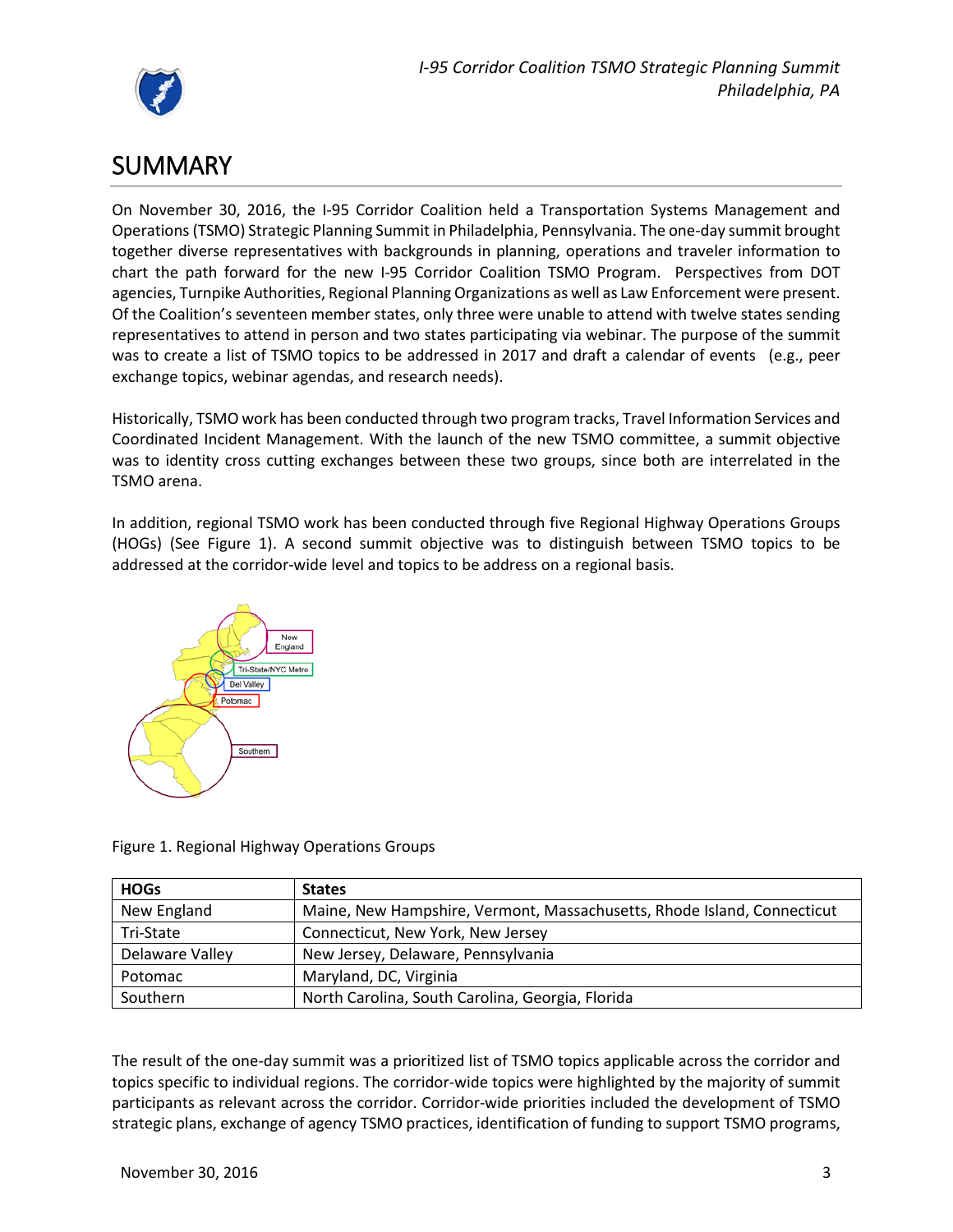

calculation of TSMO Return on Investment (ROI), enhancing the use of TIM performance measures and significant events coordination. This report presents a prioritized list of corridor-wide topics and highlights from the summit discussions.

The TSMO topics identified for each of the five HOGs involved technology topics such as CADD integration, Work Zone Queue Management, ESRI mapping and Wrong Way Driving. Additional topics focused on data sharing and public and private partnerships, traveler information strategies and arterial signal coordination and performance measurements. The report contains a summary table of topics across the five regions followed by more detailed documentation of the summit discussions. The regional topics are grouped by Return on Investment (ROI) Development, Technology Initiatives, Data Sharing and Other. This report also includes a section on Traveler Information Services priorities to highlight potential cross cutting exchanges.

Finally, there was also universal agreement across the summit participants that the TSMO Regional HOGs need to be reinvigorated. Maryland representatives commented that it is very important to be in a room to talk about issues face to face. The recommendation of the summit participants was to hold five HOGs meetings in 2017 at the following times:

| Month            | <b>HOGs Region</b> |  |
|------------------|--------------------|--|
| April            | Tri-State          |  |
| May              | Delaware Valley    |  |
| June (beginning) | Potomac            |  |
| September        | New England        |  |
| October          | Southern           |  |

The next steps for the Coalition will be to reach out to the regional Co-Chairs of these regions to start the planning of these exchanges and identify other means to tackle the topics documented in this report.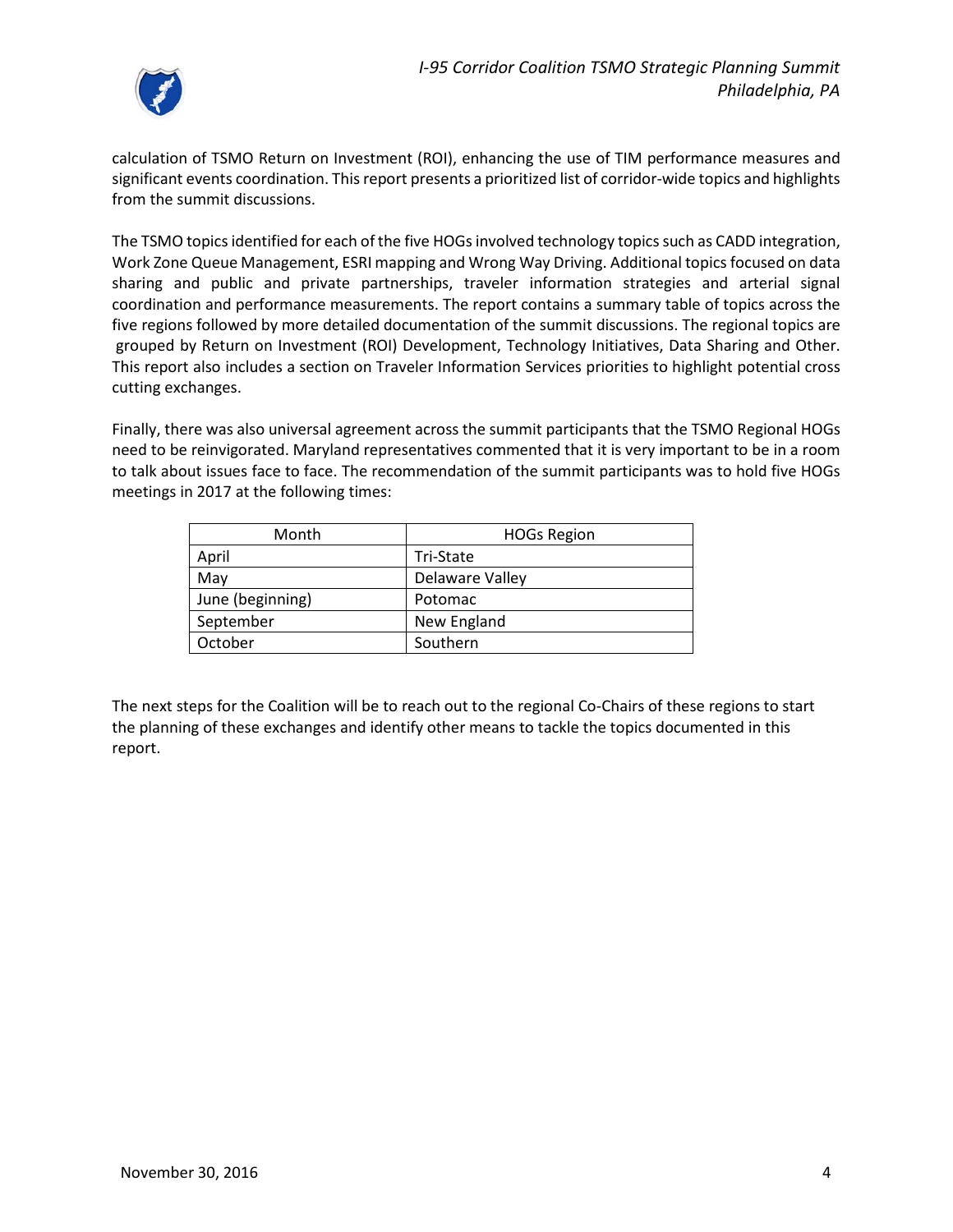

## <span id="page-4-0"></span>CORRIDOR-WIDE PRIORITIES

| <b>New England</b>                                    | Tri-State                  | <b>Delaware Valley</b> | <b>Potomac</b> | Southern |  |  |
|-------------------------------------------------------|----------------------------|------------------------|----------------|----------|--|--|
| <b>TSMO Corridor Strategic Plan</b>                   |                            |                        |                |          |  |  |
|                                                       | <b>TSMO Strategic Plan</b> |                        |                |          |  |  |
| How do States operate under TSMO?                     |                            |                        |                |          |  |  |
| <b>Funding Sources</b>                                |                            |                        |                |          |  |  |
| <b>TSMO Value ROI</b>                                 |                            |                        |                |          |  |  |
| Standardizing Performance Measures along the corridor |                            |                        |                |          |  |  |
| Significant Events Coordination & Communication       |                            |                        |                |          |  |  |

## <span id="page-4-1"></span>TSMO STRATEGIC PLANNING

Preparation of a TSMO Strategic Plan was recommended by all regions. Two types of plans were discussed:

- $\checkmark$  An I-95 corridor-specific TSMO Strategic Plan where the goal would be to develop a corridor plan that has *common initiatives among the member states.*
- $\checkmark$  A generic TSMO Strategic Plan a template that can be used for states to develop their own TSMO plan was recommended by three of five regions.
- $\checkmark$  Both Maryland and Penn Turnpike had finished TSMO Strategic Plans that would be willing to share with other corridor members.
- $\checkmark$  North Carolina has an older strategic plan that is in need of updating.
- $\checkmark$  Another recommendation is to look at both the Iowa and Ohio plans as samples.

### <span id="page-4-2"></span>TSMO OPERATIONS

There was discussion on how certain states are more mature in their core TSMO operations than others. Mature operations have defined processes and protocols that start with the planning initiative and continue through to the operations and maintenance components of the TSMO program.

 $\checkmark$  The request was made to develop an information exchange where these types of processes and protocols relative to how states manage their operations could be discussed.

## <span id="page-4-3"></span>TSMO FUNDING

A request was made by all regions to provide an information exchange on different types of funding that might be available for TSMO Operations.

- $\checkmark$  What types of federal funds are available?
- $\checkmark$  What types of TSMO projects qualify for certain types of funding?
- $\checkmark$  How can TSMO Maintenance Operations qualify for TSMO funding?
- $\checkmark$  For example, New York is looking for ways to help in the budget process.
- $\checkmark$  Delaware is interested in how states get their money for the TSMO budget.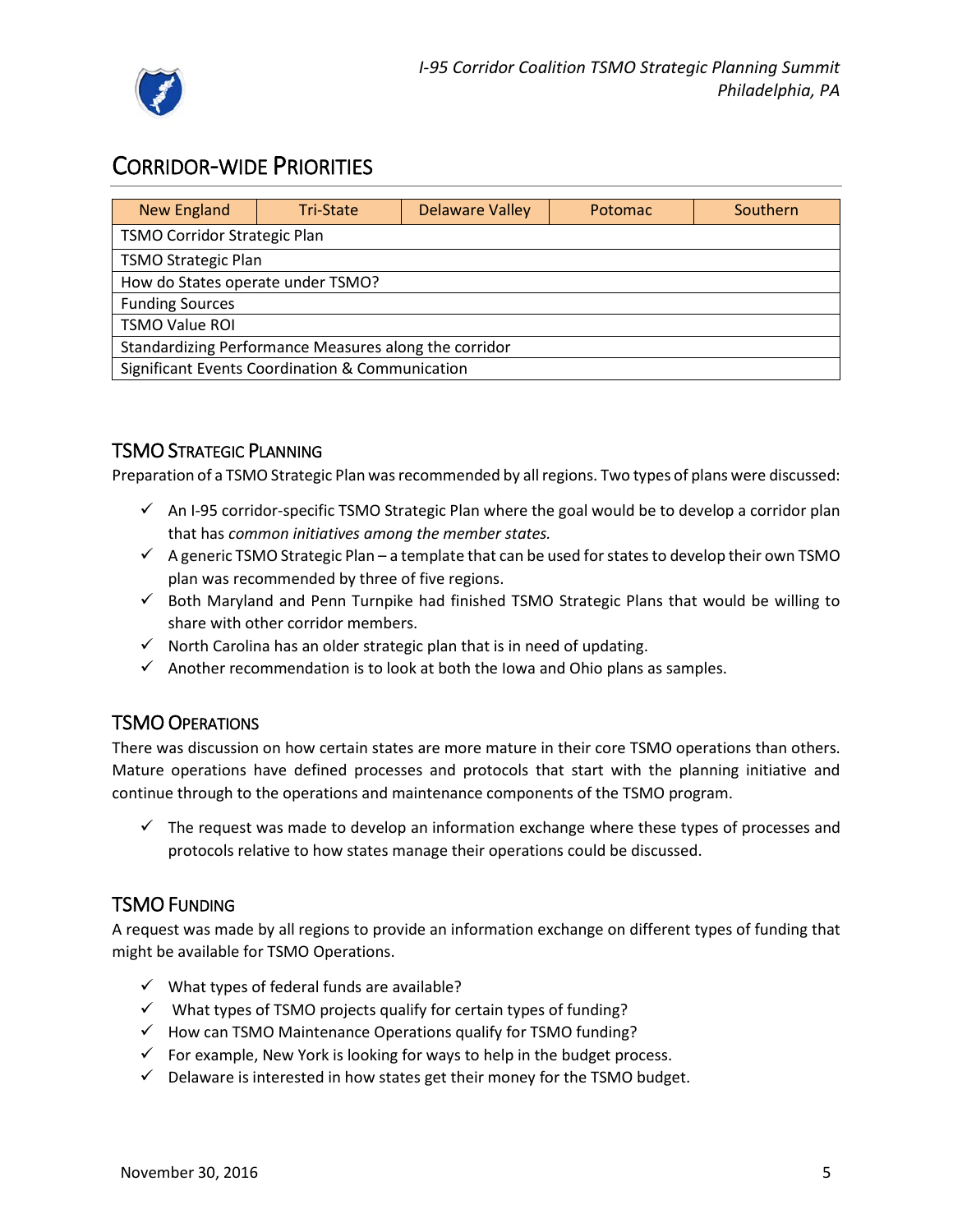

## <span id="page-5-0"></span>TSMO VALUE (ROI) DEVELOPMENT

The discussion on funding led to more discussion on how to build a TSMO Return on Investment (ROI). The request was made by all regions to develop a ROI template that corridor member states could use to build on.

- $\checkmark$  In order to better show value of the TSMO program it would be highly beneficial to look at how to develop a template ROI document that states could use to help show the value of their program to Executive Leadership.
- $\checkmark$  Develop a business case that promotes the sustainability of the program because there is a lot of change in staff and leadership. In order to continue throughout this change, there needs to be a standard template that can be used to show value.
- $\checkmark$  Should the ROI look to contain a standard inventory of programs and their status?
- $\checkmark$  Is there a way to develop a dollar per lane-mile that is spent on TSMO as part of this ROI?
- $\checkmark$  Can we develop a point system that would be used to score TSMO projects that compete for federal funding through the Ten-Year programs that most departments work with? North Carolina has started this – maybe they could share their system to be used as a draft?
- $\checkmark$  Beyond the ROI, should there be an effort to develop a TSMO brief or primer that can be used for Executive Leadership to help bridge the cultural gap that can occur? Can the corridor help with this type of development?
- $\checkmark$  In North Carolina, their Chief is now the AASHTO committee head for TSMO.

### <span id="page-5-1"></span>TSMO PERFORMANCE MEASURES

The request to develop a set of standard type performance measures for Incident Management was requested by all regions.

- $\checkmark$  There is an EDC initiative with FHWA for three standard TIM measures that may be the start of a plan to develop standard measures along the corridor.
- $\checkmark$  New York noted that it is important to get consistent Incident Management data and it would be good to look at what everyone across the corridor is doing.
- $\checkmark$  PANYNJ is struggling with performance measures. Challenges have been getting accurate clearance times and then knowing what to do with them once they get them. They use their Operations Center as an intermediary in reaching out to Transcom.
- $\checkmark$  Many different variables were listed as potential performance measures such as Clearance Time and Hot Spot Locations. These data variables will need to be vetted with each region through their Peer Exchange.

### <span id="page-5-2"></span>TSMO CORRIDOR COORDINATION

There was great discussion on the role of the I-95 Corridor relative to Significant Event Coordination. All regions requested that Significant Event Coordination be a component of continual discussion.

- $\checkmark$  Members such as VDOT and Maryland felt that one major role that the Coalition should play is to be involved in major events that happen along the corridor.
- $\checkmark$  The Coalition should insert itself and be involved in conference calls relative to major events along the corridor.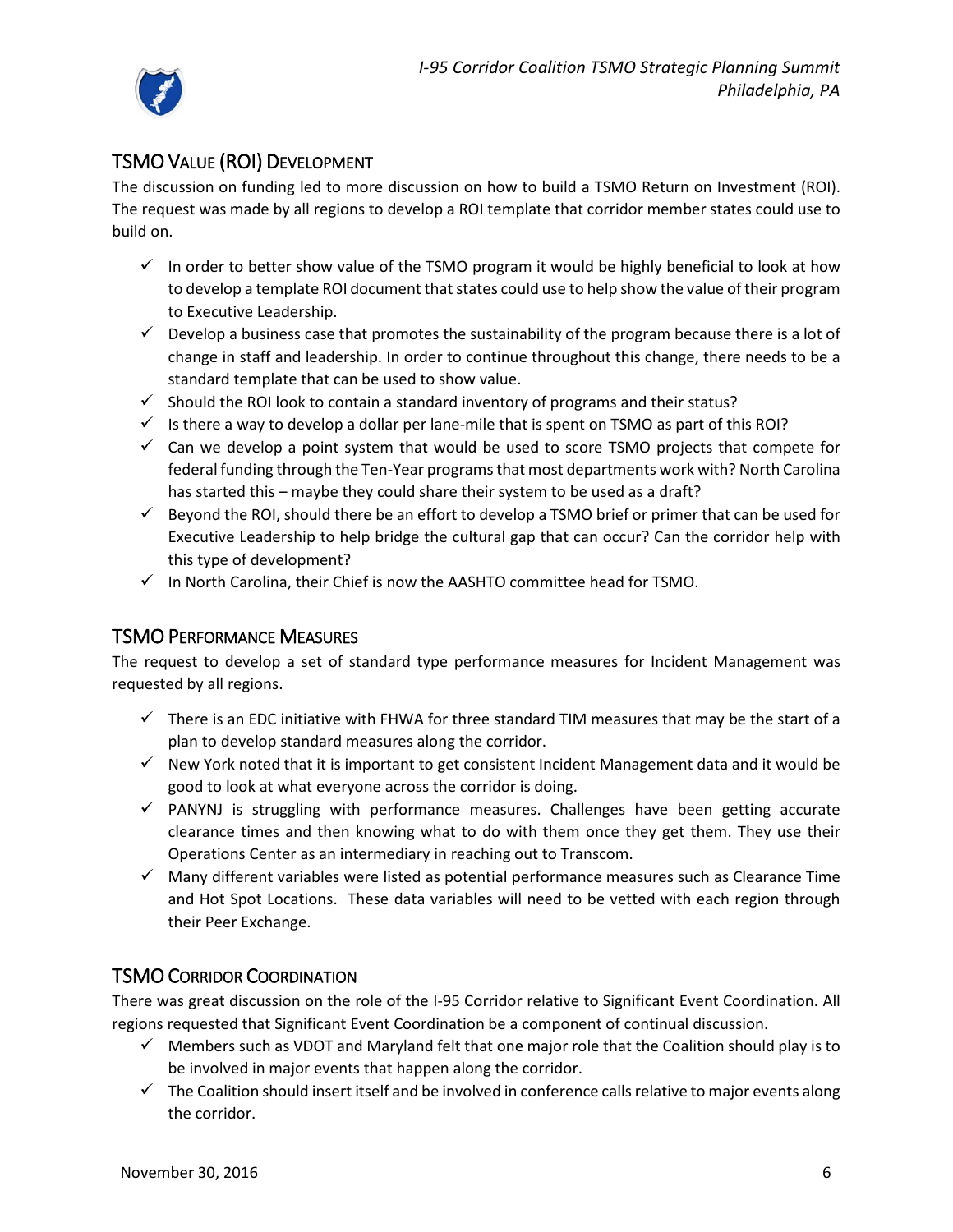

- $\checkmark$  Sharing VMS policies between states is helpful in event coordination. Can the Coalition help to promote this?
- $\checkmark$  Coordination should include both planned events such as the Papal Visit as well as unplanned like Hurricane Matthew.
- $\checkmark$  NCDOT noted that maybe there could be some sort of planning done for those unplanned events – does this mean there should be specific drills relative to DOT responsibilities in emergency operations and if so, could the Coalition help with this type of initiative?
- $\checkmark$  VDOT requested that the communications call numbers be updated. These are the TMC centers all along the corridor. It was noted that during the Hurricane Matthew, it would have been helpful to have used this type of tool during the event. Does this speak to the need for more routine training?
- $\checkmark$  Should this "Barking Tree" be tied to actual Incident Severity and if so, how should this be set up to trigger?
- $\checkmark$  Rhode Island asked if there should be some type of event trigger developed that would signal at what level does the Coalition becomes involved in the event coordination?
- $\checkmark$  New York suggested that the Coalition can be seen in the role of facilitator in a significant event. Keeping track of what is going on and transferring information back and forth.

### <span id="page-6-0"></span>TSMO CORRIDOR COMMUNICATION

- $\checkmark$  There is a need to reinvigorate the TSMO Regional Peer Exchanges.
- $\checkmark$  Maryland commented that it is very important to be in a room to talk about issues face to face.
- $\checkmark$  There is a definite need to have contacts along the corridor and the state points of contact should be kept up to date - not just the communication tree but contact emails should be kept up to date.
- $\checkmark$  Gene Donaldson recommended that states document process and lessons learned from major events and then share them with members. For example, what did NC do with Hurricane Matthew.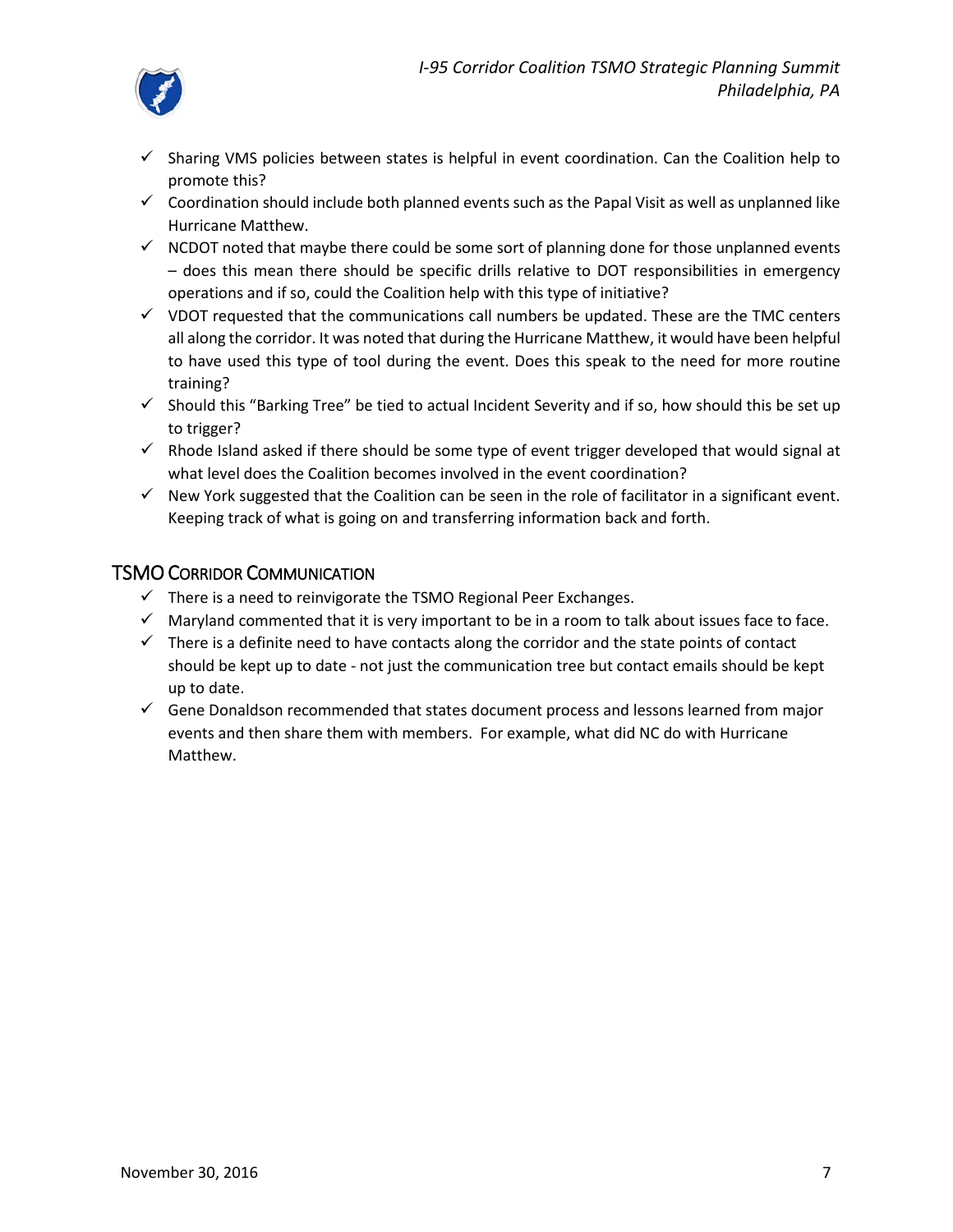

# <span id="page-7-0"></span>REGIONAL CORRIDOR PRIORITIES BY TOPIC

## <span id="page-7-1"></span>ROI DEVELOPMENT ((AAR), SAFETY PATROLS, TRUCK PARKING, STAGE TOWING)

| New England       | <b>Tri-State</b> | <b>Delaware Valley</b>   | Potomac                  | Southern                 |
|-------------------|------------------|--------------------------|--------------------------|--------------------------|
| AAR ROI           | AAR ROI          | AAR ROI                  |                          | AAR ROI                  |
| Safety Patrol ROI |                  | Safety Patrol ROI        |                          | Safety Patrol ROI        |
|                   |                  | <b>Truck Parking ROI</b> | <b>Truck Parking ROI</b> | <b>Truck Parking ROI</b> |
|                   |                  | <b>Stage Towing ROI</b>  | <b>Stage Towing ROI</b>  |                          |
|                   | Academic ROI     | Academic ROI             |                          |                          |

- $\checkmark$  Maryland has developed a method in which to determine economic impact based on incidents. They did work with Michael Pack and came up with figures on economic impact. All the other regions expressed an interest in learning of this process and Maryland is willing to share their process.
- $\checkmark$  Maryland discussed how they were able to take their \$32-million-dollar program and show a \$1.3B ROI which led to a doubling of their field of operations. The B/C analysis shows the value of the TIM program.
- $\checkmark$  There was much discussion about the Safety Patrol programs.
- $\checkmark$  How can performance measures be better defined for the SSP?
- $\checkmark$  How do you capture preventative SSP benefits? We capture the mobility and operational costs but how do we quantify the preventative benefits? Can the Coalition work to develop this type of ROI?
- $\checkmark$  For Truck Parking and Park and Ride Lots is there a long way to go to come up with ROI on this. VDOT noted that they are looking at other states to see who they have come up with an analysis and how they quantify the benefit.
- $\checkmark$  Same request for stage towing how do we capture an ROI for staging towing during certain times?
- $\checkmark$  There is a need to work with Quick Clearance and meeting with state police in working out a tow list.
- $\checkmark$  There is a need to find a better way to confirm that the right equipment is going to the right place, etc.
- $\checkmark$  Maryland stated that this is the group that can pull in the resources and share information on things like emergency patrols and experiences with truck parking.
- $\checkmark$  There was discussion on the use of interns and how these resources can be lower cost resources and helpful to getting specific projects completed. NH completed an ROI in 2012 that could be used as an example to share with members.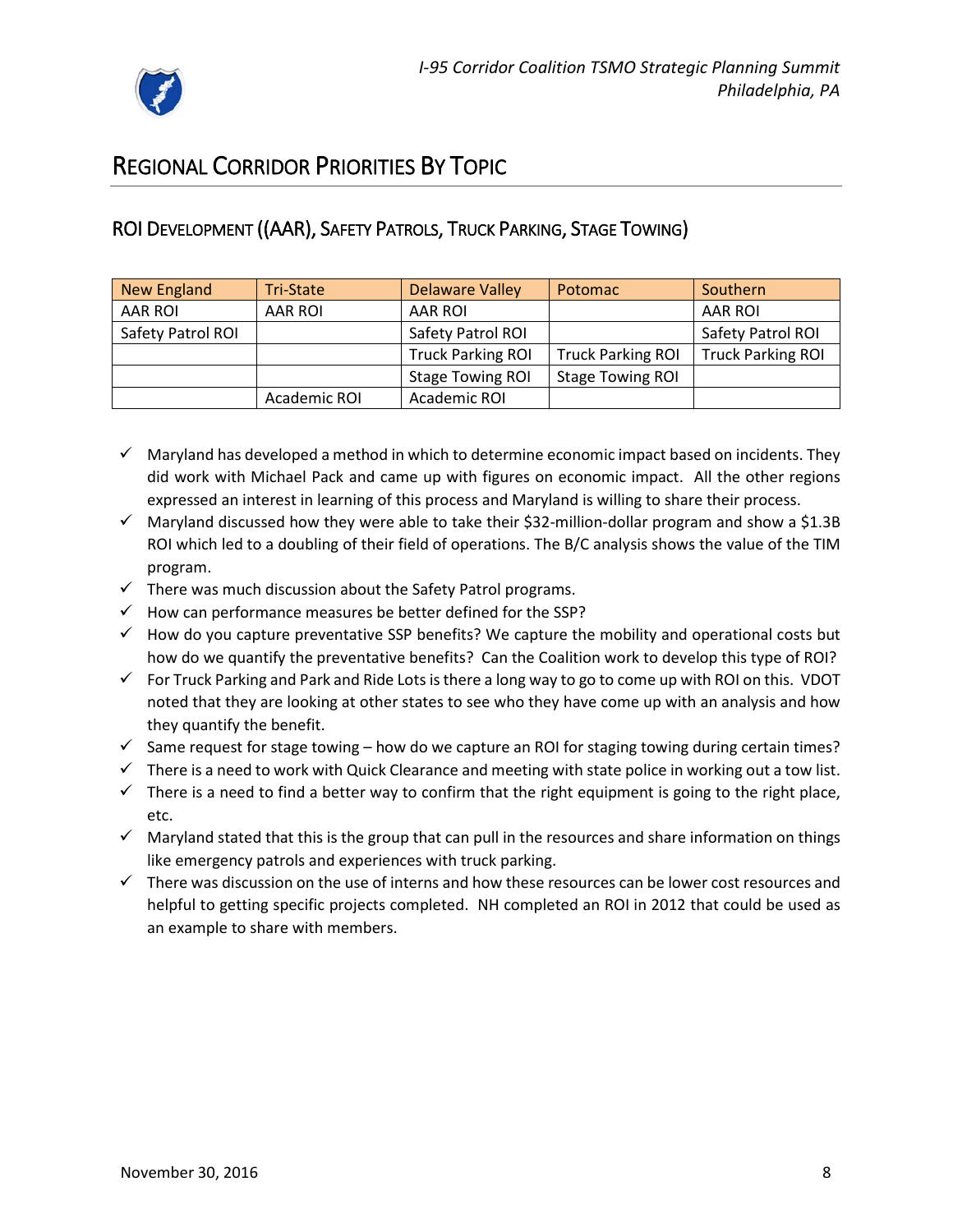

## <span id="page-8-0"></span>TECHNOLOGY INITIATIVES

| New England             | Tri-State               | <b>Delaware Valley</b>  | Potomac                 | Southern                |
|-------------------------|-------------------------|-------------------------|-------------------------|-------------------------|
| <b>CADD</b> Integration | <b>CADD Integration</b> | <b>CADD</b> Integration |                         | <b>CADD Integration</b> |
|                         |                         | Work Zones              |                         |                         |
|                         | Work Zones              | (Queue                  |                         |                         |
|                         | (Safety, Protocols)     | Management)             |                         |                         |
|                         | <b>ESRI Integration</b> | <b>ESRI Integration</b> | <b>ESRI Integration</b> |                         |
|                         | and Mapping             | and Mapping             | and Mapping             |                         |
|                         |                         | Wrong Way               |                         | Wrong Way               |
|                         |                         | <b>Driving Warning</b>  |                         | <b>Driving Warning</b>  |
|                         |                         | Systems                 |                         | Systems                 |
|                         | <b>Engaging IT</b>      | <b>Engaging IT</b>      |                         |                         |

#### <span id="page-8-1"></span>CADD

- $\checkmark$  There was a lot of discussion relative to the topic of CADD Integration.
- $\checkmark$  Many systems are old and there is the question of how do we integrate with old systems?
- $\checkmark$  Georgia has questioned is it worth the integration effort with an old system?
- $\checkmark$  NJDOT did an analysis of TMC confirmed data versus Crash Data Reports and found that the TMC is being notified of approximately 8% of total crashes.
- $\checkmark$  Maryland found a similar statistic.
- $\checkmark$  The problem also rolls back to the initial police report for accidents.
- $\checkmark$  For the PA TPK there is the question of using a long versus a short form for reportable events which changes the available data.
- $\checkmark$  There can be a communication gap where state police become too busy to notify TMC's of existing crashes.
- $\checkmark$  States agreed that this would be a great peer exchange topic.

#### <span id="page-8-2"></span>Work Zones

- $\checkmark$  Based on the questionnaire for Construction Work Zone Management, Work Zones are becoming a topic for discussion.
- $\checkmark$  How to better determine queue management, what are current protocols being used for planned events and how do we make work zones safer are all possible topics for a peer exchange.

#### <span id="page-8-3"></span>ESRI and GPS Routing

- $\checkmark$  There was discussion relative to ESRI mapping for detour and diversion routing and how to work with GPS vendors in order to provide better traveler information to the public.
- $\checkmark$  In NC with Hurricane Matthew, there were issues with GPS sending people back to their original routes even though the roads were closed.
- $\checkmark$  How do we get vendors to work with us better for road closures and detours?
- $\checkmark$  Is this a role that the Coalition can play for the member states?
- $\checkmark$  Can the Coalition leverage its members and help to streamline partnership agreements and learn how to work more closely with Google and other navigation vendors. Have the Coalition work with manufacturers and app developers to keep routing updated.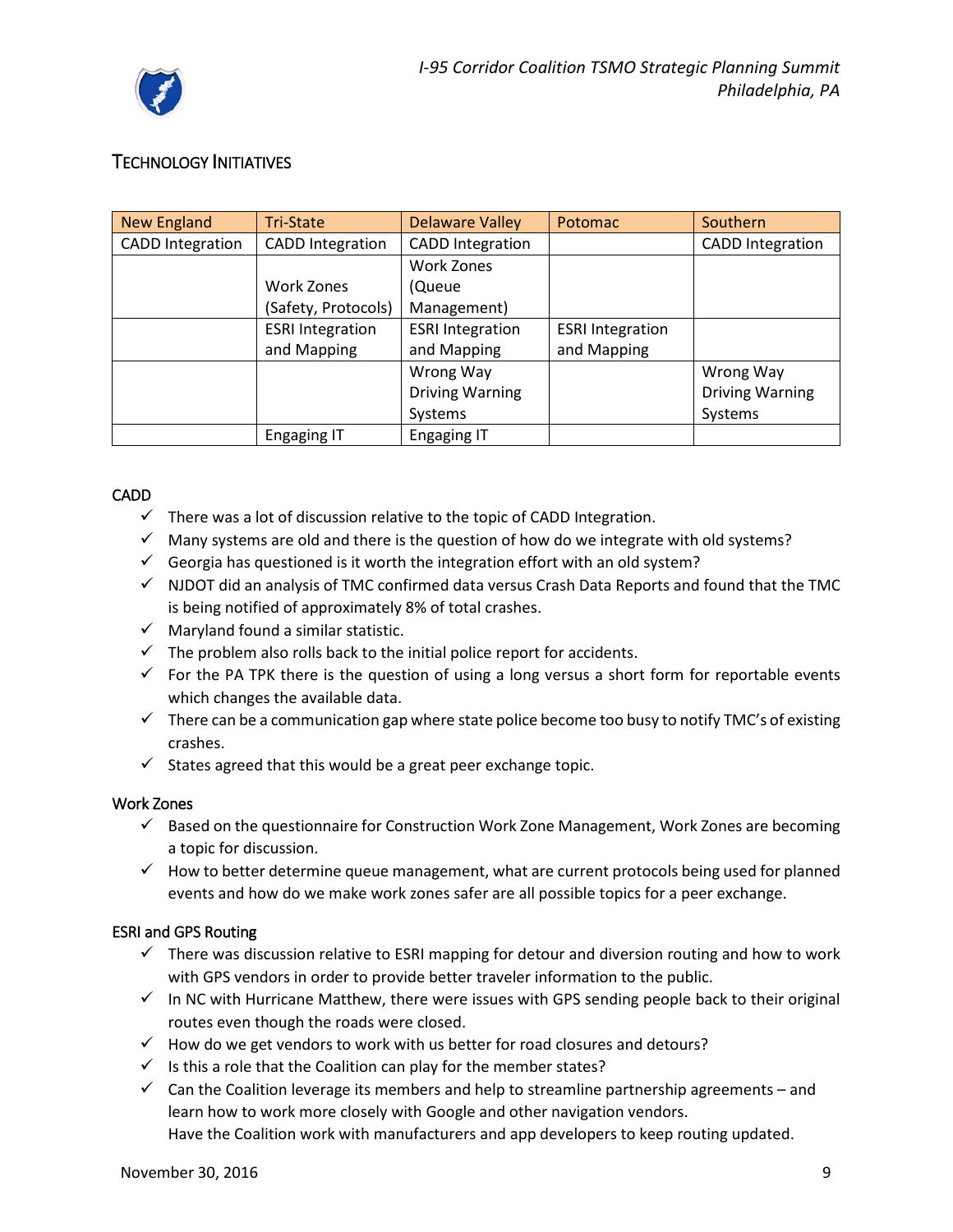

#### <span id="page-9-0"></span>Wrong Way Driving Systems (WWS)

 $\checkmark$  Work is being done on Wrong Way Systems – Rhode Island installed a WWS last year and can provide lessons learned to those states who listed this as a peer exchange topic.

#### <span id="page-9-1"></span>IT

 $\checkmark$  There was discussion about the state of IT and its involvement in TSMO operations. This topic needs more discussion in the two regions that listed this as a peer exchange topic.

#### <span id="page-9-2"></span>DATA SHARING

| New England  | Tri-State                  | <b>Delaware Valley</b> | Potomac              | Southern             |
|--------------|----------------------------|------------------------|----------------------|----------------------|
| Data Sharing | Data Sharing               | Data Sharing           | Data Sharing (WAZE)  |                      |
| (WAZE)       | (WAZE)                     | (WAZE)                 |                      |                      |
|              |                            |                        |                      | Data Rich and Data   |
|              | <b>Public Private Data</b> | <b>Public Private</b>  |                      | Poor - how do we use |
|              | Sharing                    | Data Sharing           |                      | it?                  |
|              | Data Sharing for           |                        | Maine to Fla. Portal | Data Sharing with    |
|              | High Incident              |                        | Data Sharing         | GPS/emergency        |
|              | Locations                  |                        |                      | detour routing       |

#### <span id="page-9-3"></span>**WAZE**

There was a lot of discussion about WAZE and how this application is changing the face of Traveler Information.

- $\checkmark$  Many states are either in the process of developing agreements or are actually using WAZE (i.e. Delaware, Georgia, Pennsylvania, Virginia, MassDOT, North Carolina and NJ Turnpike).
- $\checkmark$  MassDOT noted that they are piloting WAZE and evaluating its accuracy.
- $\checkmark$  PA Turnpike determines what to put out and what not to put out.
- $\checkmark$  There has been cross border collaboration between some states in order to update WAZE for real time situational awareness.
- $\checkmark$  WAZE is a two-way exchange of data they want DOT event data because DOT's close their events.
- $\checkmark$  Rhode Island is working on an agreement with WAZE and noted that maybe the Coalition could work on a corridor type agreement with WAZE.
- $\checkmark$  WAZE can help to show road closures.
- $\checkmark$  There needs to be a sensitivity as to when WAZE routes through local streets. Working directly with WAZE can alleviate this issue.
- $\checkmark$  A good task for the Coalition would be to determine how to best develop the WAZE partnership and then provide that as a data exchange.

#### <span id="page-9-4"></span>Data Sharing (Others)

- $\checkmark$  Several states had comments relative to the need for data sharing with the public sector.
- $\checkmark$  There is a need to develop arrangements for public-private partnerships.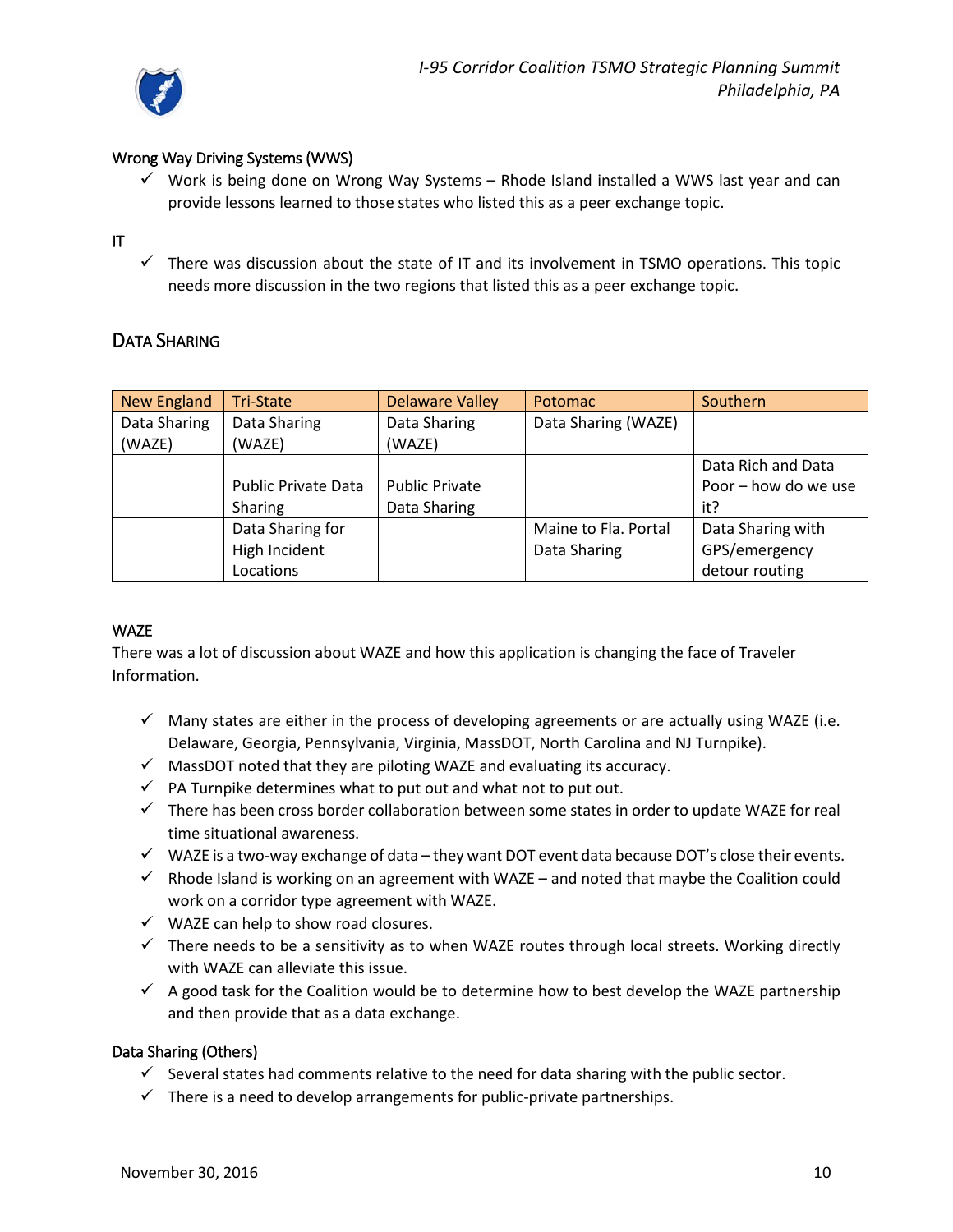

- $\checkmark$  There needs to be more discussion on how to do this. This is not just agency to agency but public to private.
- $\checkmark$  Delaware noted that while agencies have data that they put out to the public what they really have is data that they need to use internally in order to operate their systems.
- $\checkmark$  If we have internal data, it can be used for predictive analysis like what Tennessee is doing.
- $\checkmark$  There was discussion relative to developing a portal for the Corridor.
- $\checkmark$  There was also a request to look at how states could share methods for determining high incident locations.
- $\checkmark$  A possible initiative for the Coalition is to look at how CHART captures its data for reporting and provide feedback and guidance to others states in how this is done.
- $\checkmark$  Some states are looking to blend information into one data sharing portal rather than having standalone sites.

| <b>New England</b> | <b>Tri-State</b>   | <b>Delaware Valley</b> | Potomac               | Southern               |
|--------------------|--------------------|------------------------|-----------------------|------------------------|
|                    |                    | <b>Heavy Towing</b>    | <b>Heavy Towing</b>   | <b>Heavy Towing</b>    |
|                    | Social Media       | Social Media           |                       |                        |
|                    | Monitoring         | Monitoring             |                       |                        |
| <b>ICM</b>         |                    | Weather                |                       | <b>ICM</b>             |
|                    |                    | Operations             |                       |                        |
|                    | <b>Standards</b>   |                        |                       | Procurement            |
|                    |                    |                        |                       | Standards              |
|                    | <b>TSMO Primer</b> |                        | <b>TSMO Inventory</b> | <b>ITS Maintenance</b> |
|                    | "Touchdown for     |                        | planning              |                        |
|                    | <b>TSMO"</b>       |                        |                       |                        |
|                    | How do States      |                        |                       |                        |
|                    | operate Public     |                        |                       |                        |
|                    | Transit            |                        |                       |                        |

## <span id="page-10-0"></span>OTHER TOPICS

- $\checkmark$  States like North Carolina and Georgia are struggling with ICM strategies. This is a good topic for further exchanges. ICM's differ between urban and rural areas within states.
- $\checkmark$  There is a need to better manage ITS and demand through ICM.
- $\checkmark$  For heavy duty towing, Maryland does not have control of the list of heavy duty tow trucks during incidents. They have a conceptual MOU with towers but they do not have incentives.
- $\checkmark$  States have expressed interest in holding a peer exchange on heavy towing and how to manage heavy towing programs.
- $\checkmark$  Another hot topic is the concept of social media monitoring. PA Turnpike had challenges with winter weather conditions and learned the value of social media monitoring. The challenge is to monitor better and be more proactive in reporting conditions.
- $\checkmark$  Road and Weather (R&W) Operational Programs and how they work with Weather Responsive Traffic Management (WRTM) is another topic for peer exchanges to improve how road condition reporting is being managed.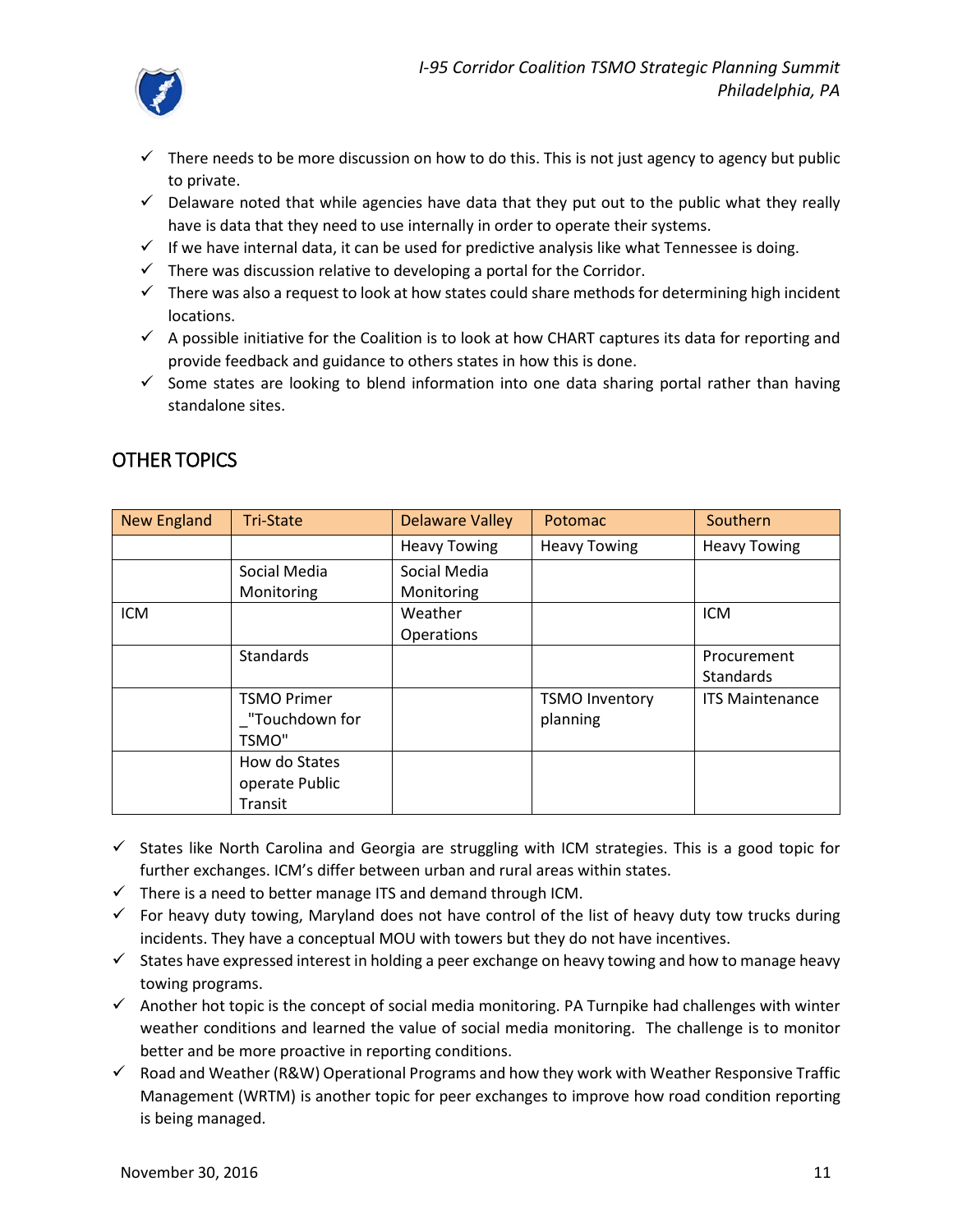

- $\checkmark$  Working with RWIS and DMS and how weather systems trigger weather messaging is a developing WRTM strategy.
- $\checkmark$  MassDOT recently launched a very successful Real Time Travel Management (RTTM) system to being travel times to 700+ miles of state roadway. The public loves it.
- $\checkmark$  States have challenges with DMS Safety Messaging.
- $\checkmark$  States are working regionally to develop standard messaging so that travelers receive a seamless message as they cross borders from state to state.
- $\checkmark$  Massachusetts is using corridor management in the implementation of its messaging in order to reduce congestion.
- $\checkmark$  Maintaining ITS assets can be a challenge. There is a need to account for M&O for ITS infrastructure.
- $\checkmark$  Delaware noted that the Coalition has done some pooled fund studies (PFS). Maybe the states would work together to develop a PFS and have it managed through the Coalition.
- $\checkmark$  States such as NJ, DE and DC are working on their arterials and signal timings.
- <span id="page-11-0"></span> $\checkmark$  Others such as NC are looking at ways to obtain arterial data.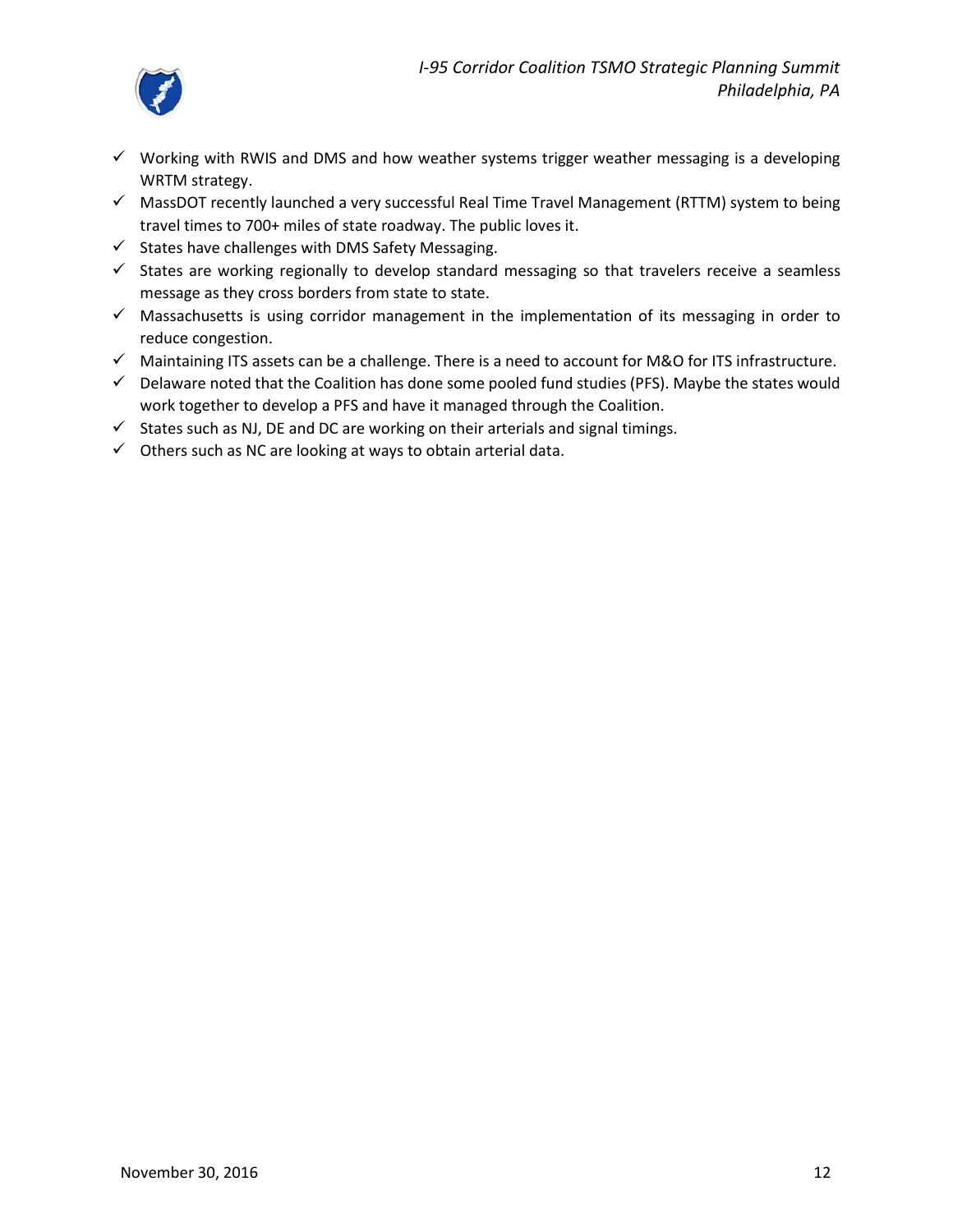

# TRAVELER INFORMATION SERVICES

In an effort to also discuss traveler information services and tie these strategies to other operational strategies, the group was asked to prioritize what Traveler Information (TIS) services would be topics for future discussion. Those topics are listed below. They are not separated by regions. These were global topics that crossed all regions. Some key comments that came out of the summit were as follows:

- $\checkmark$  There are challenges with getting information out in emergency operations. In North Carolina during Hurricane Matthew, 511 calls were initially routed from the IVR to live operators at the Travel & Tourism Call Center. Field Hardware flooded and 511 calls were managed by NCDOT until the hardware was fixed. An additional live call center with NCDOT employees was needed a few days into the storm. Between the IVR, the Travel and Tourism Call Center and the NCDOT Call Center 120,000 Hurricane Matthew traveler info calls were answered in a 10-day period.
- $\checkmark$  When there are emergencies, the public comes to the DOT's for critical information.
- $\checkmark$  A concern that was shared involved the rise of shared mobility services. With new third party vendors, it is becoming more difficult to discern what is valid data.
- $\checkmark$  We are in an age of information overload with so much information coming at us that we worry that we will miss something.
- $\checkmark$  We focus so much on technology and rely on those services getting it right.
- $\checkmark$  There is a trend that we are seeing in traveler information that is looking at incidents versus longer term traveler information. Delaware has an app that has a different feed for construction restrictions versus the random advisories.
- $\checkmark$  Road Condition Reporting particularly as weather events become more prominent is becoming of particular interest as an exchange topic.
- $\checkmark$  There will be more follow up relative to the Final Rule on Performance Measures & Congestion.

| <b>Technology</b>                                                                                        |
|----------------------------------------------------------------------------------------------------------|
| What is trending in 511?                                                                                 |
| What is trending in Traveler Information besides 511?                                                    |
| What is the use of 511 vs other technologies?                                                            |
| Learn more about mobile apps that detect pedestrian crossings, school zones and high collision location. |
| GPS Routing in Emergency Operations & Special Events – how to change provider maps for major events?     |
| Use of Traveler Information                                                                              |
| How do we use 511 for Evacuation Planning?                                                               |
| What is involved with "Social Media Monitoring"? How can it be best used?                                |
| Maximizing the use of 511 for Significant Events Planning & Coordination                                 |
| How can we best post work zone information?                                                              |
| <b>Data Sharing</b>                                                                                      |
| Sharing event/work zone/weather data across borders                                                      |
| Sharing data across all transportation modes                                                             |
| Data sharing – public - public partnerships                                                              |
| Data sharing - public - private partnerships (How do we share our data with vendors?)                    |
| <b>Performance Measures</b>                                                                              |
| Conducting an ROI on Travel Times                                                                        |
| Conduct an ROI on Truck Parking                                                                          |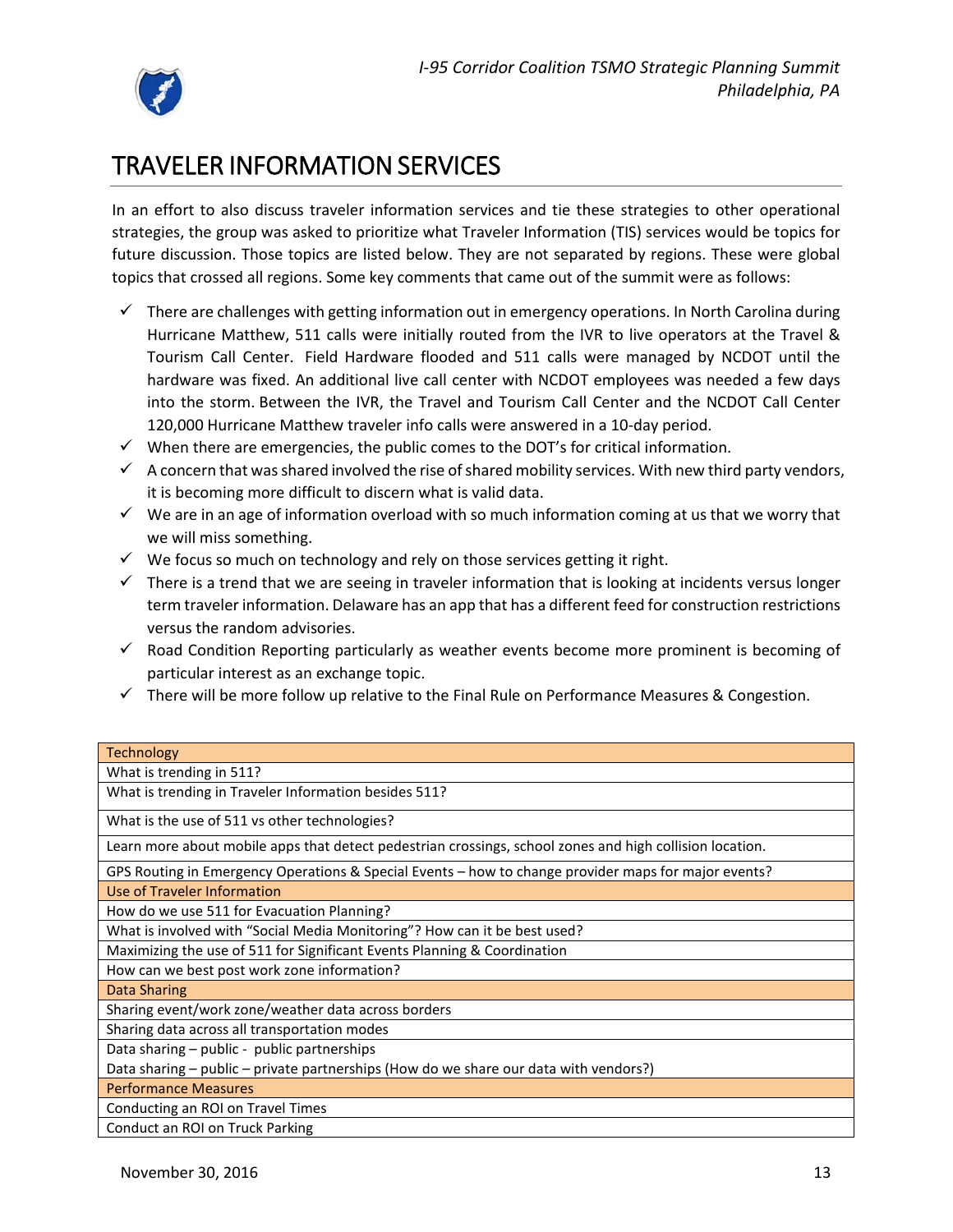

# <span id="page-13-0"></span>CORRIDOR PRIORITIES BY REGION

| <b>New England</b>      | <b>Tri-State</b>            | <b>Delaware Valley</b>   | Potomac                  | Southern                 |
|-------------------------|-----------------------------|--------------------------|--------------------------|--------------------------|
| <b>AAR ROI</b>          | <b>AAR ROI</b>              | <b>AAR ROI</b>           |                          | <b>AAR ROI</b>           |
| Safety Patrol ROI       |                             | Safety Patrol ROI        |                          | Safety Patrol ROI        |
|                         |                             | <b>Truck Parking ROI</b> | <b>Truck Parking ROI</b> | <b>Truck Parking ROI</b> |
|                         |                             | <b>Stage Towing ROI</b>  | <b>Stage Towing ROI</b>  |                          |
|                         | Academic ROI                | <b>Academic ROI</b>      |                          |                          |
| <b>CADD</b> Integration | <b>CADD Integration</b>     | <b>CADD Integration</b>  |                          | <b>CADD Integration</b>  |
|                         |                             | <b>Work Zones</b>        |                          |                          |
|                         | Work Zones (Safety,         | (Queue                   |                          |                          |
|                         | Protocols)                  | Management)              |                          |                          |
|                         | <b>ESRI Integration and</b> | <b>ESRI</b> Integration  | <b>ESRI Integration</b>  |                          |
|                         | Mapping                     | and Mapping              | and Mapping              |                          |
|                         |                             | Wrong Way                |                          | Wrong Way                |
|                         |                             | <b>Driving Warning</b>   |                          | <b>Driving Warning</b>   |
|                         |                             | Systems                  |                          | Systems                  |
|                         | <b>Engaging IT</b>          | <b>Engaging IT</b>       |                          |                          |
| Data Sharing            | Data Sharing (WAZE)         | Data Sharing             | Data Sharing             |                          |
| (WAZE)                  |                             | (WAZE)                   | (WAZE)                   |                          |
|                         | Public Private Data         | <b>Public Private</b>    |                          | Data Rich/Data           |
|                         | Sharing                     | Data Sharing             |                          | Poor - how do we         |
|                         |                             |                          |                          | use it?                  |
|                         | Data Sharing for High       |                          | Maine to Fla.            | Data Sharing with        |
|                         | <b>Incident Locations</b>   |                          | Portal Data              | GPS/emergency            |
|                         |                             |                          | Sharing                  | detour routing           |
|                         |                             | <b>Heavy Towing</b>      | <b>Heavy Towing</b>      | <b>Heavy Towing</b>      |
|                         | Social Media                | Social Media             |                          |                          |
|                         | Monitoring                  | Monitoring               |                          |                          |
| <b>ICM</b>              |                             | Weather                  |                          | ICM                      |
|                         |                             | Operations               |                          |                          |
|                         | <b>Standards</b>            |                          |                          | Procurement              |
|                         |                             |                          |                          | Standards                |
|                         | <b>TSMO Primer</b>          |                          | <b>TSMO Inventory</b>    | <b>ITS Maintenance</b>   |
|                         | _"Touchdown for             |                          | planning                 |                          |
|                         | <b>TSMO"</b>                |                          |                          |                          |
|                         | How do States               |                          |                          |                          |
|                         | operate Public              |                          |                          |                          |
|                         | Transit                     |                          |                          |                          |